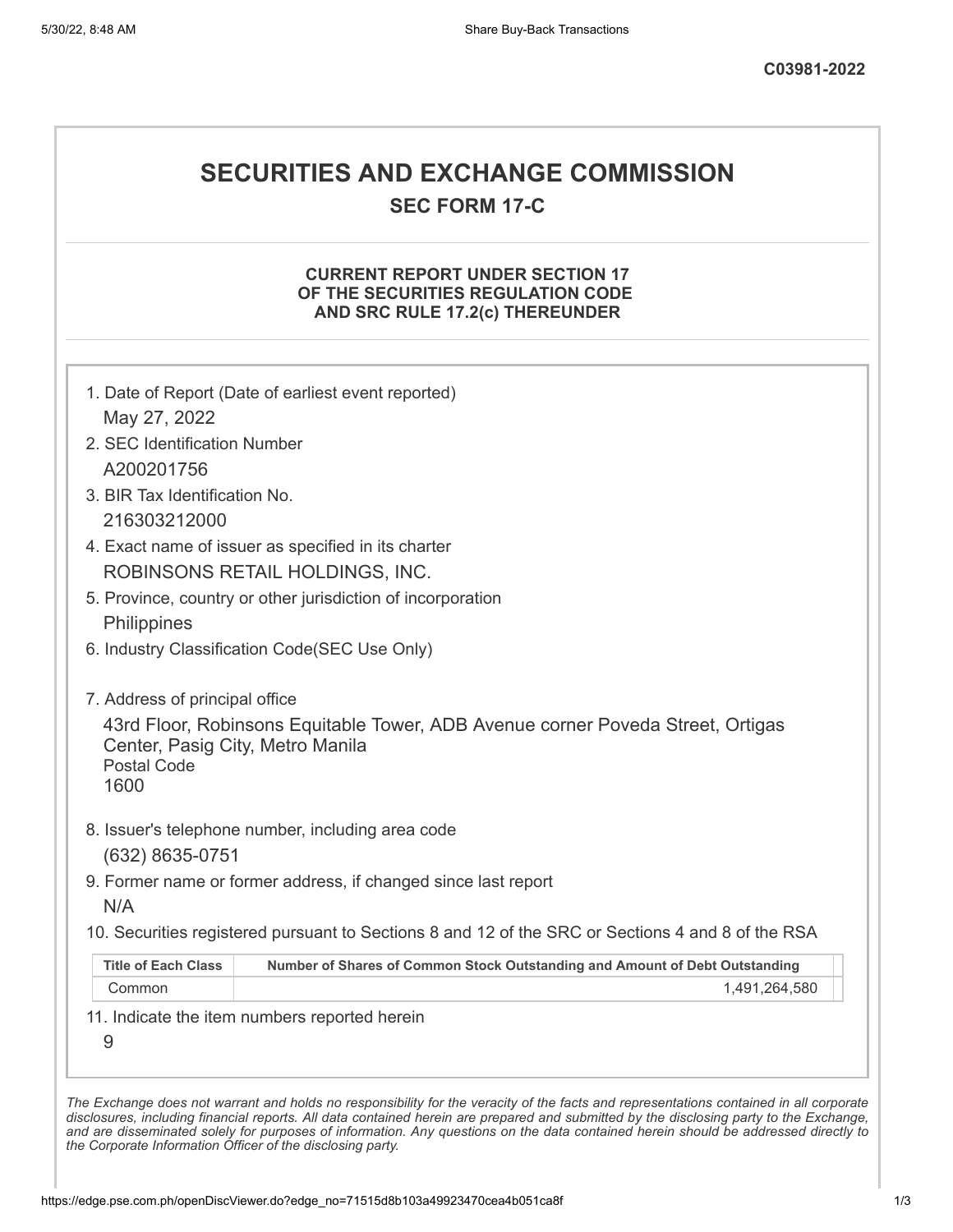5/30/22, 8:48 AM Share Buy-Back Transactions



# **Robinsons Retail Holdings, Inc. RRHI**

### **PSE Disclosure Form 9-1 - Share Buy-Back Transactions** *References: Section 9 of the Revised Disclosure Rules*

#### **Subject of the Disclosure**

Robinsons Retail Holdings, Inc. Share Buy-Back Transaction

**Background/Description of the Disclosure**

Share buyback on May 27, 2022.

The Board of Directors of RRHI approved the share buyback program of Php2.0 billion on March 9, 2020. The Board of Directors of RRHI approved the extension of the share buyback program for the additional amount of Php2.0 billion on February 26, 2021.

On February 11, 2022, the Board of Directors of RRHI approved to further extend the share buyback program for the additional amount of Philippine Pesos: One Billion (Php1,000,000,000.00)

On April 27, 2022, the Board of Directors of RRHI approved to further extend the share buyback program for the additional amount of Philippine Pesos: One Billion (Php1,000,000,000.00)

The total amount allotted for the share buyback is Philippine Pesos: Six Billion (Php6,000,000,000.00).

## **Type of Securities**

Common

Preferred N/A

Others N/A

## **Details of Share Buy-Back Transaction(s)**

| <b>Date of Transaction</b> | <b>Number of Shares Purchased</b> | <b>Price Per Share</b> |
|----------------------------|-----------------------------------|------------------------|
| May 27, 2022               | 600                               | 52.05                  |
| May 27, 2022               | 600                               | 52.10                  |
| May 27, 2022               | 9,300                             | 52.20                  |
| May 27, 2022               | 300                               | 52.25                  |
| May 27, 2022               | 165,600                           | 52.20                  |
| May 27, 2022               | 34,400                            | 52.15                  |
|                            | 210,800                           |                        |

#### **Effects on Number of Shares**

|                           | <b>Before</b> | <b>After</b>  |
|---------------------------|---------------|---------------|
| <b>Outstanding Shares</b> | 1,491,475,380 | 1,491,264,580 |
| <b>Treasury Shares</b>    | 85,013,980    | 85,224,780    |